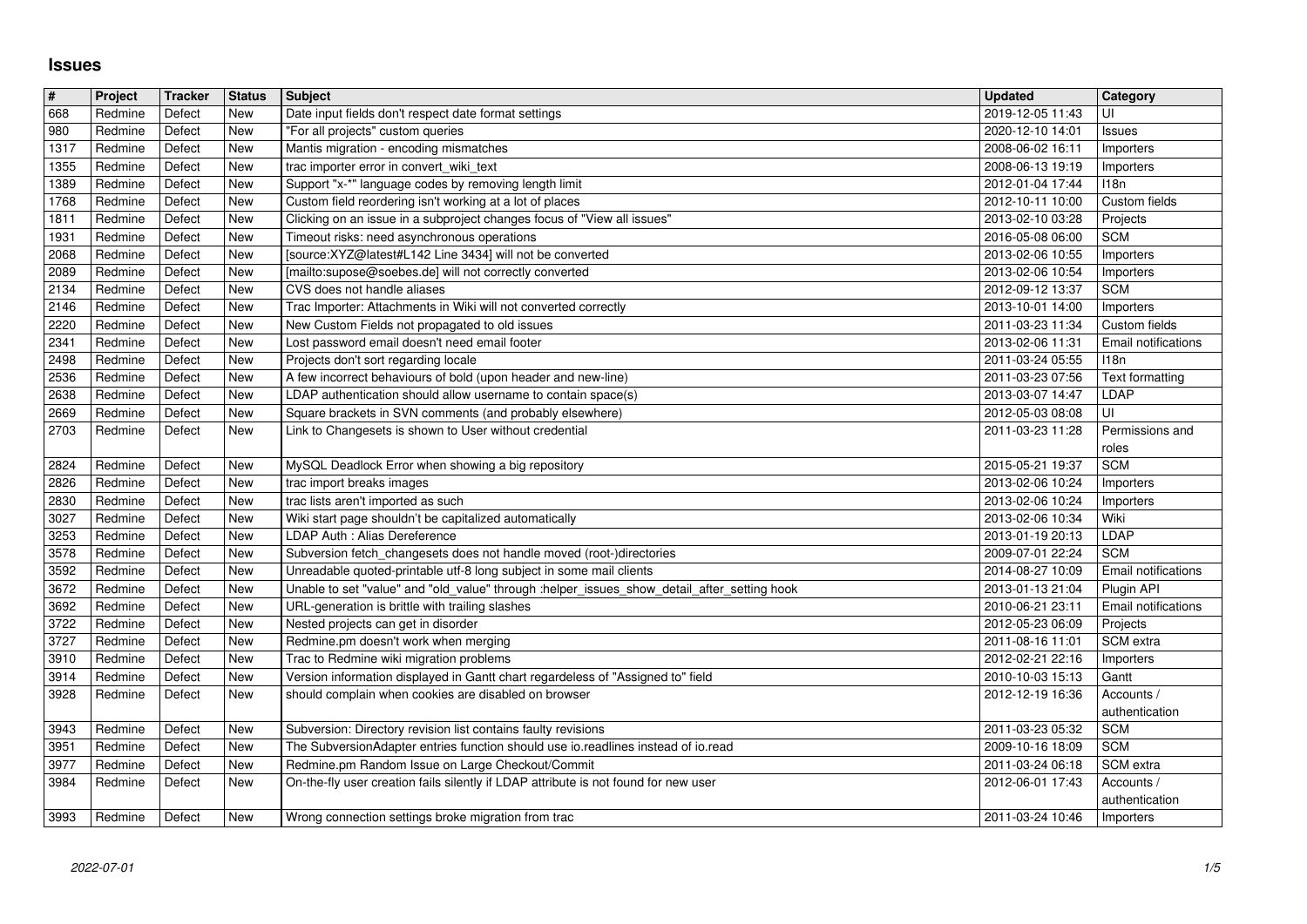| $\overline{\mathbf{H}}$ | Project            | Tracker          | <b>Status</b>            | <b>Subject</b>                                                                                                                                                 | <b>Updated</b>                       | Category<br>UI                     |
|-------------------------|--------------------|------------------|--------------------------|----------------------------------------------------------------------------------------------------------------------------------------------------------------|--------------------------------------|------------------------------------|
| 4043<br>4141            | Redmine<br>Redmine | Defect<br>Defect | <b>New</b><br><b>New</b> | username/password fields get autocompleted<br>Attachments added in a comment via email are not displayed in the ticket history                                 | 2015-12-13 13:39<br>2009-11-28 13:16 | Email receiving                    |
| 4257                    | Redmine<br>Redmine | Defect           | New<br><b>New</b>        | Broken support for Principal plugins<br>LDAP attributes should be read as user                                                                                 | 2013-01-13 21:04                     | Plugin API<br>LDAP                 |
| 4283<br>4340            | Redmine            | Defect<br>Defect | New                      | migrate_from_trac can't find table "component"                                                                                                                 | 2013-01-14 11:19<br>2010-07-16 14:21 | Importers                          |
| 4448                    | Redmine            | Defect           | <b>New</b>               | Subversion password cleanly visible in the process list and some logs                                                                                          | 2009-12-26 17:16                     | <b>SCM</b>                         |
| 4472<br>4483            | Redmine<br>Redmine | Defect<br>Defect | New<br>New               | Escape <code> tag<br/>LDAP authentication with Redmine doesn't return an error when credentials used to bind to LDAP are incorrect</code>                      | 2017-04-20 11:57<br>2020-11-24 06:18 | Text formatting<br>LDAP            |
| 4538                    | Redmine            | Defect           | New                      | .htaccess redirect rules not working when multiple CGI/FastCGI modules enabled                                                                                 | 2011-09-17 13:06                     | Permissions and                    |
| 4544                    | Redmine            | Defect           | <b>New</b>               | Wiki exported HTML has different CSS formatting to the original                                                                                                | 2016-03-31 12:03                     | roles<br>Wiki                      |
| 4588                    | Redmine            | Defect           | <b>New</b>               | In status form of version view, link to issues results limited.                                                                                                | 2010-01-15 02:11                     |                                    |
| 4648<br>4657            | Redmine<br>Redmine | Defect<br>Defect | New<br>New               | Using repository comments to change issue status conflicts with workflow<br>Wrong timestamp for import of entries of the last ChangeSet.                       | 2012-05-03 08:02<br>2011-03-03 09:14 | <b>SCM</b><br><b>SCM</b>           |
| 4725                    | Redmine            | Defect           | <b>New</b>               | Error displaying Project's Settings when repository configured                                                                                                 | 2011-10-12 14:33                     | <b>SCM</b>                         |
| 4731<br>4766            | Redmine<br>Redmine | Defect<br>Defect | New<br>New               | If I click the Update link too soon the update form is shown without the issue<br>Bad PDF files and SQL queries generated under certain locales                | 2013-02-06 09:08<br>2011-03-23 06:48 | Issues<br>PDF export               |
| 4825                    | Redmine            | Defect           | New                      | Several related bugs relating to registration, sign in and account preferences.                                                                                | 2011-06-27 15:41                     | Accounts /                         |
| 4956                    | Redmine            | Defect           | New                      | Proejct Settings submenu disappearing when viewing another controller                                                                                          | 2010-03-04 06:33                     | authentication<br>UI               |
| 4994                    | Redmine            | Defect           | New                      | Issue global custom fields should be available in filters only for their trackers                                                                              | 2010-03-08 07:34                     | Custom fields                      |
| 5016<br>5020            | Redmine<br>Redmine | Defect<br>Defect | <b>New</b><br><b>New</b> | link_to_if_authorized does not display an authorized linke if passing a named url<br>Advanced Subversion Integration Howto is confusing                        | 2011-03-16 20:14<br>2010-03-09 20:41 | UI<br>Documentation                |
| 5053                    | Redmine            | Defect           | <b>New</b>               | Project deletion thinks 2 projects are related                                                                                                                 | 2011-08-31 09:00                     | Projects                           |
| 5070<br>5071            | Redmine<br>Redmine | Defect<br>Defect | <b>New</b><br><b>New</b> | Redmine.pm does not allow Administrators to access svn repositories<br>Redmine.pm, setting RedmineCacheCredsMax option causes Apache 2.2.14 to exit on startup | 2012-05-09 14:21<br>2011-03-24 08:00 | SCM extra<br>SCM extra             |
| 5118                    | Redmine            | Defect           | New                      | "Follow"ing issues not updated on preceding issue change                                                                                                       | 2010-03-18 15:33                     | <b>Issues</b>                      |
| 5124<br>5139            | Redmine<br>Redmine | Defect<br>Defect | New<br>New               | Errors in formatting of texts 2.<br>Default issue display cannot be changed by setting display options                                                         | 2012-06-10 22:42<br>2011-03-23 21:11 | Text formatting<br><b>Issues</b>   |
| 5230                    | Redmine            | Defect           | New                      | Invalid form authenticity token.                                                                                                                               | 2016-10-25 14:32                     | Accounts /                         |
| 5236                    | Redmine            | Defect           | <b>New</b>               | Can't browse SVN of private project w/o giving a login and pass in settings                                                                                    | 2017-06-28 17:56                     | authentication<br><b>SCM</b>       |
| 5273                    | Redmine            | Defect           | <b>New</b>               | Unable to configure PluginSimpleCI plugin - custom fields list is empty                                                                                        | 2010-04-08 16:58                     |                                    |
| 5334<br>5357            | Redmine<br>Redmine | Defect<br>Defect | <b>New</b><br>New        | MailHandler not processing incoming emails - Unprocessable Entity<br>Git: SCM revisions ordered by date/time (should be reverse commit order)                  | 2011-04-14 16:39<br>2011-08-26 04:23 | Email receiving<br><b>SCM</b>      |
| 5362                    | Redmine            | Defect           | New                      | Export Issue-List to Pdf with Custom Field does not wrap                                                                                                       | 2012-01-13 20:00                     | PDF export                         |
| 5384                    | Redmine            | Defect           | New                      | Subtickets not showing properly in issue list<br>Can not reschedule the start date of following issues at once                                                 | 2015-02-03 03:53                     | <b>Issues</b>                      |
| 5398<br>5400            | Redmine<br>Redmine | Defect<br>Defect | New<br>New               | Incoming Mails bounce with "permission denied. Command output: warning: peer certificate "                                                                     | 2011-02-18 13:35<br>2013-09-26 10:11 | Issues planning<br>Email receiving |
| 5513<br>5545            | Redmine<br>Redmine | Defect<br>Defect | New<br>New               | The length of Name filed in add new category does not match max length<br>Active Directory user account with a password {space} failed LDAP authentication     | 2016-02-07 08:38<br>2010-09-01 08:52 | UI<br>LDAP                         |
| 5546                    | Redmine            | Defect           | New                      | Password match check in use when changing to Idap                                                                                                              | 2010-05-18 13:20                     | LDAP                               |
|                         |                    |                  |                          |                                                                                                                                                                |                                      |                                    |
|                         |                    |                  |                          |                                                                                                                                                                |                                      |                                    |
|                         |                    |                  |                          |                                                                                                                                                                |                                      |                                    |
|                         |                    |                  |                          |                                                                                                                                                                |                                      |                                    |
|                         |                    |                  |                          |                                                                                                                                                                |                                      |                                    |
|                         |                    |                  |                          |                                                                                                                                                                |                                      |                                    |
|                         |                    |                  |                          |                                                                                                                                                                |                                      |                                    |
|                         |                    |                  |                          |                                                                                                                                                                |                                      |                                    |
|                         |                    |                  |                          |                                                                                                                                                                |                                      |                                    |
|                         |                    |                  |                          |                                                                                                                                                                |                                      |                                    |
|                         |                    |                  |                          |                                                                                                                                                                |                                      |                                    |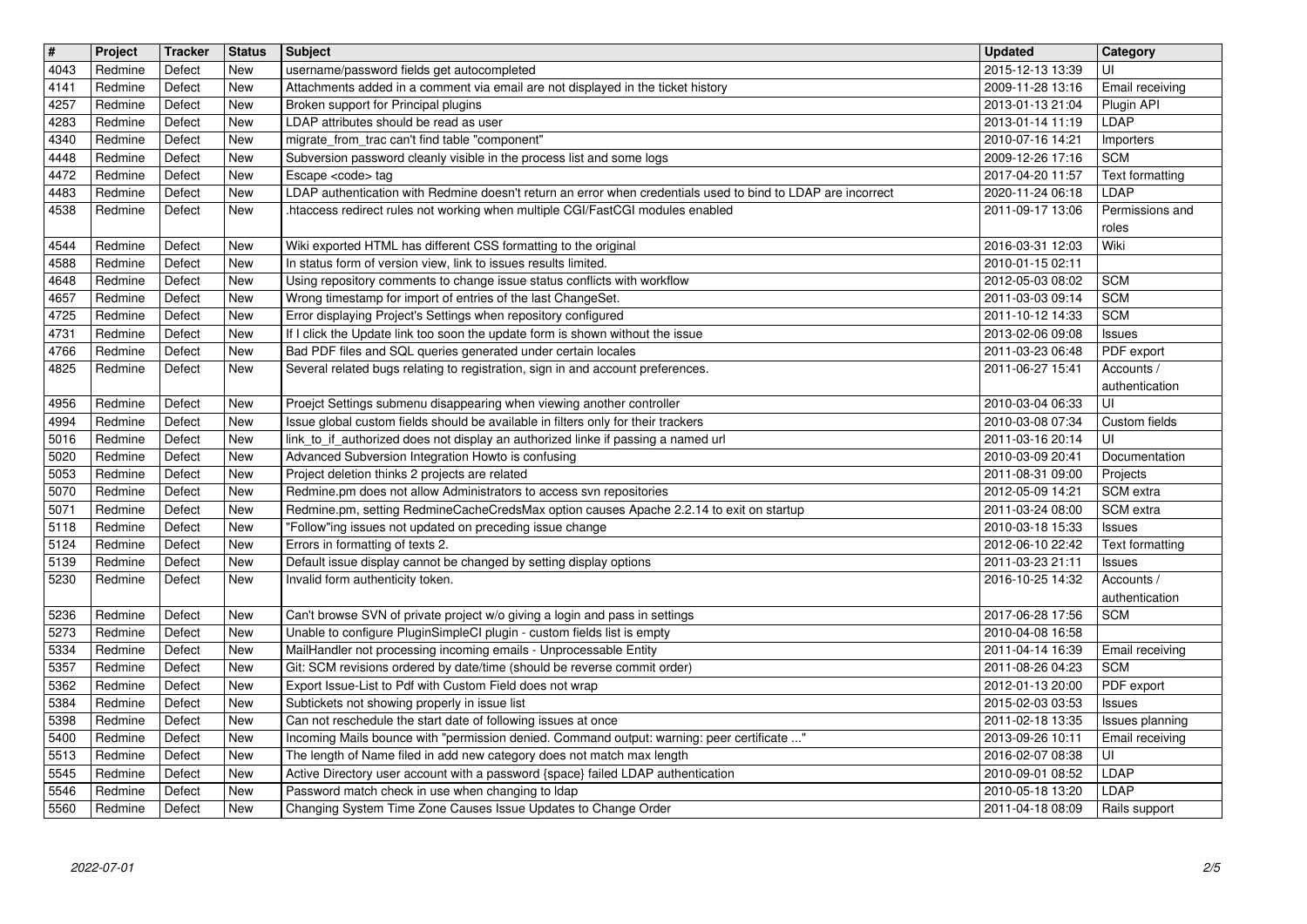| $\overline{\mathbf{H}}$ | Project            | Tracker          | <b>Status</b>            | Subject<br>Closing when marked as duplicate (also: closing model in general)                                                             | <b>Updated</b>                       | Category                             |
|-------------------------|--------------------|------------------|--------------------------|------------------------------------------------------------------------------------------------------------------------------------------|--------------------------------------|--------------------------------------|
| 5586<br>5587            | Redmine<br>Redmine | Defect<br>Defect | <b>New</b><br>New        | Custom fields 'required' not taking Tracker into account                                                                                 | 2014-04-17 00:05<br>2020-12-06 14:48 | Issues<br>Issues                     |
| 5650<br>5683            | Redmine<br>Redmine | Defect<br>Defect | New<br>New               | migrate_from_trac.rake<br>Project copy Lock wait timeout                                                                                 | 2011-03-24 09:03<br>2010-06-22 03:01 | Importers<br>Projects                |
| 5745                    | Redmine            | Defect           | New                      | Auto-set status when assigning issues via bulk-update                                                                                    | 2011-07-13 19:09                     | <b>Issues workflow</b>               |
| 5749<br>5826            | Redmine<br>Redmine | Defect<br>Defect | New<br>New               | ETag on activity page ignores module, theme, project name changes<br>Issue copying projects                                              | 2010-08-09 21:06<br>2010-07-27 09:23 | UI<br>Administration                 |
| 5933                    | Redmine            | Defect           | <b>New</b>               | News don't appear in the parent project                                                                                                  | 2018-09-02 04:50                     | News                                 |
| 5942<br>5983            | Redmine<br>Redmine | Defect<br>Defect | <b>New</b><br>New        | Groups with a few thousand users gives issues in a few UIs and slow-downs on a few screens<br>Redmine.pm possible wrong HTTP responce    | 2011-03-24 03:07<br>2011-03-24 09:00 | Groups<br>SCM extra                  |
| 5994                    | Redmine            | Defect           | New                      | Creating new issue via email submission strips attached emails                                                                           | 2012-02-29 16:02                     | Email receiving                      |
| 6023<br>6069            | Redmine<br>Redmine | Defect<br>Defect | New<br><b>New</b>        | All members are displayed in issue summaries, even if they cannot be assigned<br>No Outgoing Mails when Customer creates Ticket via Mail | 2021-08-22 11:27<br>2013-03-06 01:51 | <b>Issues</b><br>Email notifications |
| 6070                    | Redmine            | Defect           | New                      | User doesn't see his own Tickets in Redmine when submitted by Mail                                                                       | 2010-08-06 23:01                     | Issues permissions                   |
| 6088                    | Redmine            | Defect           | <b>New</b>               | eMail in uncommon formats considered invalid                                                                                             | 2011-01-15 09:48                     | Accounts /<br>authentication         |
| 6089                    | Redmine            | Defect           | <b>New</b>               | Large uploads fails with Firefox                                                                                                         | 2014-08-08 20:22                     | Attachments                          |
| 6141<br>6149            | Redmine<br>Redmine | Defect<br>Defect | New<br>New               | No data to display in Documents<br>Links to wiki pages break when moving issues from one project to another                              | 2014-03-20 19:33<br>2010-08-17 16:44 | Documents                            |
| 6179                    | Redmine            | Defect           | New                      | Required fields aren't denoted on the batch-edit forms                                                                                   | 2010-08-19 23:08                     | <b>Issues</b><br>UI                  |
| 6182<br>6254            | Redmine<br>Redmine | Defect<br>Defect | New<br><b>New</b>        | Localized decimal numbers<br>Remove 'invalid user' notification on password request with invalid e-mailadress                            | 2016-08-24 01:32<br>2017-02-22 02:39 | 118n<br>Accounts /                   |
|                         |                    |                  |                          |                                                                                                                                          |                                      | authentication                       |
| 6295<br>6301            | Redmine<br>Redmine | Defect<br>Defect | <b>New</b><br><b>New</b> | Some context menu actions in "View all issues" page redirect to issue's project                                                          | 2012-06-10 22:42<br>2010-09-05 23:37 | <b>Issues</b><br>UI                  |
| 6320                    | Redmine            | Defect           | <b>New</b>               | Unintuitive display of groups in project settings<br>Subtasks do not appear under parent task in Issues view                             | 2022-01-12 08:50                     | <b>Issues</b>                        |
| 6324                    | Redmine            | Defect           | New                      | requires_redmine_plugin should defer loading plugins if not all dependencies are met                                                     | 2018-11-06 08:34                     | Plugin API                           |
| 6334<br>6419            | Redmine<br>Redmine | Defect<br>Defect | New<br>New               | Unable to control the visibility of Versions in parent projects<br>%Done <= 99 filter not removing row for version that's 100% complete  | 2010-09-09 18:59<br>2010-10-25 16:59 | Roadmap<br>Gantt                     |
| 6433                    | Redmine            | Defect           | New                      | IMAP receiving does not create a new user                                                                                                | 2011-01-25 16:13                     | Email receiving                      |
| 6460<br>6468            | Redmine<br>Redmine | Defect<br>Defect | <b>New</b><br>New        | E-mail notification should be sent for subtasks updates<br>wrong update query in Issue model                                             | 2011-03-23 11:55<br>2010-10-11 12:39 | <b>Email notifications</b>           |
| 6551                    | Redmine            | Defect           | <b>New</b>               | Highlighting in search results is case sensitive for cyrillic pattern                                                                    | 2013-10-14 11:55                     | Search engine                        |
| 6577<br>6583            | Redmine<br>Redmine | Defect<br>Defect | New<br>New               | Does not filter issuses with Russian subjects<br>Separate non-subURI Redmine instances on the same machine cannot be logged into at once | 2011-05-12 11:14<br>2010-10-06 03:37 | <b>Issues</b>                        |
| 6632                    | Redmine            | Defect           | New                      | Incomplete migration from Trac to Redmine                                                                                                | 2014-05-12 10:36                     | Importers                            |
| 6662<br>6667            | Redmine<br>Redmine | Defect<br>Defect | New<br>New               | JavaScript is not minified for production use<br>REST API call with POST/PUT                                                             | 2010-10-14 17:43<br>2012-02-21 07:15 | <b>REST API</b>                      |
| 6671                    | Redmine            | Defect           | New                      | In version detail page of a project that has sub-projects when you click on a category of a sub-project it opens a wrong page            | 2010-10-14 13:43                     |                                      |
| 6713<br>6725            | Redmine<br>Redmine | Defect<br>Defect | New<br>New               | Git: Not able to Resetting Redmine project respository<br>Acronyms don't work for Russian language                                       | 2011-07-10 17:22<br>2017-07-28 22:05 | <b>SCM</b><br>Text formatting        |
| 6749                    | Redmine            | Defect           | New                      | Manage is too broad for Issue Categories                                                                                                 | 2010-10-28 01:12                     | Issues permissions                   |
|                         | 2022-07-01         |                  |                          |                                                                                                                                          |                                      | 3/5                                  |
|                         |                    |                  |                          |                                                                                                                                          |                                      |                                      |
|                         |                    |                  |                          |                                                                                                                                          |                                      |                                      |
|                         |                    |                  |                          |                                                                                                                                          |                                      |                                      |
|                         |                    |                  |                          |                                                                                                                                          |                                      |                                      |
|                         |                    |                  |                          |                                                                                                                                          |                                      |                                      |
|                         |                    |                  |                          |                                                                                                                                          |                                      |                                      |
|                         |                    |                  |                          |                                                                                                                                          |                                      |                                      |
|                         |                    |                  |                          |                                                                                                                                          |                                      |                                      |
|                         |                    |                  |                          |                                                                                                                                          |                                      |                                      |
|                         |                    |                  |                          |                                                                                                                                          |                                      |                                      |
|                         |                    |                  |                          |                                                                                                                                          |                                      |                                      |
|                         |                    |                  |                          |                                                                                                                                          |                                      |                                      |
|                         |                    |                  |                          |                                                                                                                                          |                                      |                                      |
|                         |                    |                  |                          |                                                                                                                                          |                                      |                                      |
|                         |                    |                  |                          |                                                                                                                                          |                                      |                                      |
|                         |                    |                  |                          |                                                                                                                                          |                                      |                                      |
|                         |                    |                  |                          |                                                                                                                                          |                                      |                                      |
|                         |                    |                  |                          |                                                                                                                                          |                                      |                                      |
|                         |                    |                  |                          |                                                                                                                                          |                                      |                                      |
|                         |                    |                  |                          |                                                                                                                                          |                                      |                                      |
|                         |                    |                  |                          |                                                                                                                                          |                                      |                                      |
|                         |                    |                  |                          |                                                                                                                                          |                                      |                                      |
|                         |                    |                  |                          |                                                                                                                                          |                                      |                                      |
|                         |                    |                  |                          |                                                                                                                                          |                                      |                                      |
|                         |                    |                  |                          |                                                                                                                                          |                                      |                                      |
|                         |                    |                  |                          |                                                                                                                                          |                                      |                                      |
|                         |                    |                  |                          |                                                                                                                                          |                                      |                                      |
|                         |                    |                  |                          |                                                                                                                                          |                                      |                                      |
|                         |                    |                  |                          |                                                                                                                                          |                                      |                                      |
|                         |                    |                  |                          |                                                                                                                                          |                                      |                                      |
|                         |                    |                  |                          |                                                                                                                                          |                                      |                                      |
|                         |                    |                  |                          |                                                                                                                                          |                                      |                                      |
|                         |                    |                  |                          |                                                                                                                                          |                                      |                                      |
|                         |                    |                  |                          |                                                                                                                                          |                                      |                                      |
|                         |                    |                  |                          |                                                                                                                                          |                                      |                                      |
|                         |                    |                  |                          |                                                                                                                                          |                                      |                                      |
|                         |                    |                  |                          |                                                                                                                                          |                                      |                                      |
|                         |                    |                  |                          |                                                                                                                                          |                                      |                                      |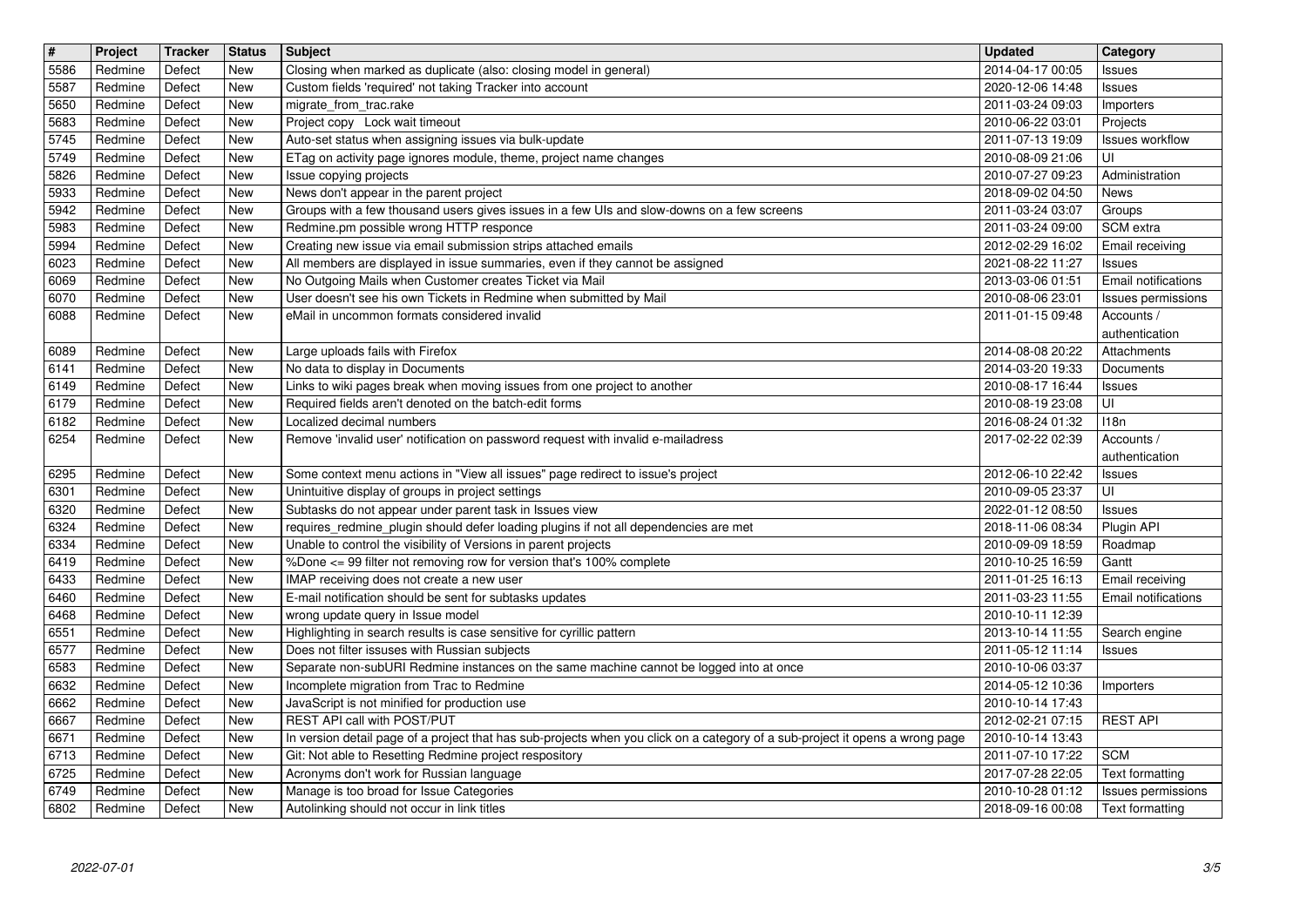| $\overline{\mathbf{H}}$ | Project            | Tracker          | <b>Status</b>            | <b>Subject</b>                                                                                                                                                             | <b>Updated</b>                       | <b>Category</b>                    |
|-------------------------|--------------------|------------------|--------------------------|----------------------------------------------------------------------------------------------------------------------------------------------------------------------------|--------------------------------------|------------------------------------|
| 6857<br>6878            | Redmine<br>Redmine | Defect<br>Defect | New<br><b>New</b>        | git references leaking from subproject to project<br>Copy Project: Using Browser Navigation Corrupts Projects                                                              | 2013-11-27 14:56<br>2011-06-06 09:21 | <b>SCM</b><br>Projects             |
| 6915                    | Redmine<br>Redmine | Defect<br>Defect | New<br>New               | Error message when project can not be archived should be better (or documented)<br>respond_to_without_attributes? does not work from runner                                | 2015-01-05 11:45<br>2010-11-16 20:24 | Projects                           |
| 6917<br>6925            | Redmine            | Defect           | New                      | Idap authentication can fail when multiple entries are returned                                                                                                            | 2011-08-06 03:49                     | <b>LDAP</b>                        |
| 6951<br>6992            | Redmine<br>Redmine | Defect<br>Defect | <b>New</b><br><b>New</b> | Context Menu Broken on Mac<br>wrong list number after table                                                                                                                | 2010-11-24 16:04<br>2010-12-03 10:23 | Text formatting                    |
| 7008                    | Redmine            | Defect           | New                      | Wrong output when using the "bug (rev)" in the headers                                                                                                                     | 2010-11-30 18:07                     | Text formatting                    |
| 7026<br>7036            | Redmine<br>Redmine | Defect<br>Defect | New<br>New               | Switching from Internal authentication to LDAP still checks password field<br>add project, and subproject to new issue email notification                                  | 2011-03-24 08:42                     | LDAP<br>Email notifications        |
| 7047                    | Redmine            | Defect           | <b>New</b>               | Git adapter very slow when a commit modifies a lot of files                                                                                                                | 2010-12-03 19:15<br>2013-01-13 21:04 | <b>SCM</b>                         |
| 7083<br>7095            | Redmine<br>Redmine | Defect<br>Defect | New<br>New               | Moving a ticket results in invalid assignee<br>Spam filter false trigger                                                                                                   | 2010-12-10 02:40<br>2010-12-10 23:08 | Issues<br>Website                  |
|                         |                    |                  |                          |                                                                                                                                                                            |                                      | (redmine.org)                      |
| 7104<br>7143            | Redmine<br>Redmine | Defect<br>Defect | New<br><b>New</b>        | Accessing core Setting.* values in a plugin's init causes the plugin's settings to not load<br>problem to filter custom field which contains Chinese characters            | 2010-12-15 23:39<br>2011-03-23 09:37 | Plugin API<br>Custom fields        |
| 7151                    | Redmine            | Defect           | New                      | Custom Queries are not working when copied between projects                                                                                                                | 2011-01-07 05:35                     |                                    |
| 7219<br>7237            | Redmine<br>Redmine | Defect<br>Defect | New<br>New               | Issue changed together with subtask<br>On copying issue to a subproject, Assign to list contains users which are not members of the subproject                             | 2011-01-03 13:06<br>2011-10-20 14:31 | Issues<br><b>Issues</b>            |
| 7293                    | Redmine            | Defect           | New                      | Activity page displays wrong status of modified issues                                                                                                                     | 2017-03-06 17:02                     | <b>Issues</b>                      |
| 7300<br>7357            | Redmine<br>Redmine | Defect<br>Defect | New<br><b>New</b>        | Subversion integration with blank password<br>Filter with all Projects included                                                                                            | 2011-01-11 23:32<br>2013-04-13 09:26 | <b>SCM</b>                         |
| 7496                    | Redmine            | Defect           | New                      | "Custom queries" should use natural ordering                                                                                                                               | 2019-07-18 17:02                     | ΙUΙ                                |
| 7524<br>7533            | Redmine<br>Redmine | Defect<br>Defect | New<br><b>New</b>        | Root repository directory not displayed with Bazaar on Ubuntu 10.04<br>Inline image alt-text fails due to wiki syntax                                                      | 2011-02-02 21:56<br>2011-02-03 17:58 | <b>SCM</b><br>Text formatting      |
| 7549                    | Redmine            | Defect           | New                      | right-click menu doesn't work with large number of issues.                                                                                                                 | 2011-03-14 12:06                     | <b>Issues</b>                      |
| 7645<br>7648            | Redmine<br>Redmine | Defect<br>Defect | New<br>New               | Issue summary should filter Assignee & Author lists<br>Git: Repository Statistics Incorrect                                                                                | 2011-02-18 08:48<br>2011-02-18 08:25 | UI<br><b>SCM</b>                   |
| 7651                    | Redmine            | Defect           | New                      | Invalid form authenticity token' when updating issue causes dataloss                                                                                                       | 2016-03-16 12:13                     | <b>Issues</b>                      |
| 7658<br>7661            | Redmine<br>Redmine | Defect<br>Defect | <b>New</b><br>New        | OpenLDAP authentication: Invalid user or password<br>xml attributes names should be consistent throughout ALL REST API                                                     | 2011-08-06 03:50<br>2011-02-22 19:59 | LDAP<br><b>REST API</b>            |
| 7668                    | Redmine            | Defect           | New                      | LDAP authentication & translation missing                                                                                                                                  | 2011-03-23 08:55                     | Translations                       |
| 7768<br>7773            | Redmine<br>Redmine | Defect<br>Defect | New<br>New               | improve consistency of terms / language<br>Only Redmine administrators can get users from REST API                                                                         | 2011-04-09 14:55<br>2016-11-22 15:57 | <b>Issues</b><br><b>REST API</b>   |
| 7780                    | Redmine            | Defect           | New                      | wiki updates do not send email notification                                                                                                                                | 2011-03-23 07:41                     | Email notifications                |
| 7782<br>7819            | Redmine<br>Redmine | Defect<br>Defect | <b>New</b><br><b>New</b> | category link/query not handling multiple projects for version targets spanning more than one project<br>REST API Populating issue field enumerations + Issue list filters | 2011-03-05 12:41<br>2013-08-30 10:37 | Projects<br><b>REST API</b>        |
| 7834                    | Redmine            | Defect           | New                      | API Issue XML cannot represent empty arrays                                                                                                                                | 2011-03-11 11:15                     | <b>REST API</b>                    |
| 7845<br>7918            | Redmine<br>Redmine | Defect<br>Defect | New<br><b>New</b>        | Pre environment and brackets breaks automatic issue linking<br>Non-ASCII characters are disabled in e-mail's body fields                                                   | 2011-03-12 19:32<br>2011-04-05 14:16 | Text formatting<br>Email receiving |
| 7973                    | Redmine            | Defect           | New                      | UI issue: edit options invisible and users simply do not see the "Sign in" link                                                                                            | 2011-03-25 19:45                     | ΙUΙ                                |
| 7984<br>8030            | Redmine<br>Redmine | Defect<br>Defect | New<br>New               | Confusing revisions links on repository root<br>Bazaar integration doesn't notice new commits to repository                                                                | 2011-09-16 02:42<br>2011-05-18 18:27 | <b>SCM</b><br><b>SCM</b>           |
|                         |                    |                  |                          |                                                                                                                                                                            |                                      |                                    |
|                         |                    |                  |                          |                                                                                                                                                                            |                                      |                                    |
|                         |                    |                  |                          |                                                                                                                                                                            |                                      |                                    |
|                         |                    |                  |                          |                                                                                                                                                                            |                                      |                                    |